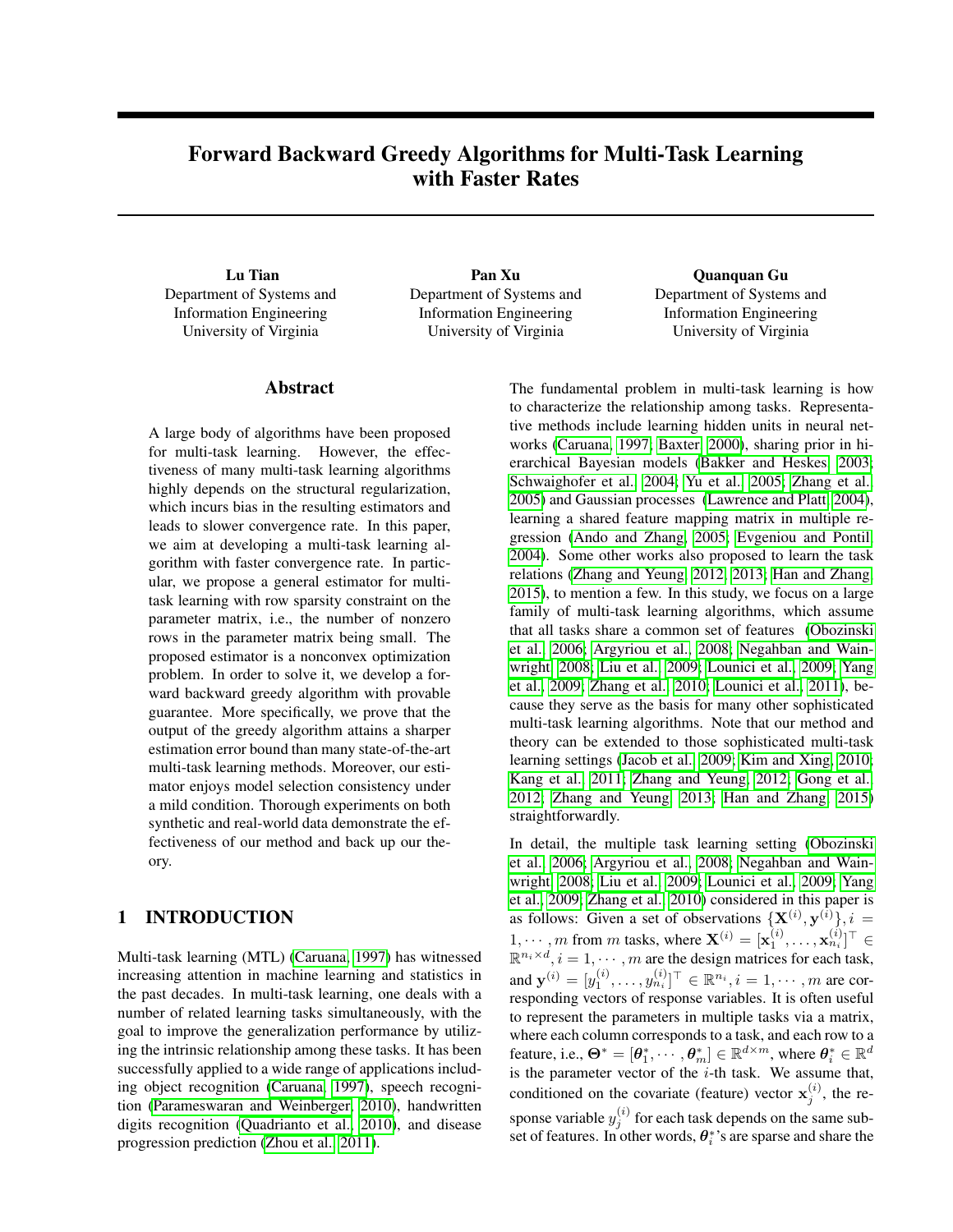same support. This corresponds to the matrix  $\Theta^*$  being " row-sparse": each row is either all zero or mostly nonzero, and the number of nonzero rows is relatively small. More specifically, the number of nonzero rows in  $\Theta^*$  is denoted by  $s^* = ||\Theta^*||_{0,2}$ . A lot of recent research in this setting used  $\ell_{1,q}(q > 1)$  norm regularizations that encourage the parameter matrix to have such row-sparse structure. Particular examples include the  $\ell_{1,\infty}$  norm regularization [\(Turlach et al., 2005;](#page-9-10) [Zhang and Huang, 2008;](#page-9-11) [Ne](#page-8-8)[gahban and Wainwright, 2008\)](#page-8-8), the  $\ell_{1,2}$  norm regularization [\(Lounici et al., 2009;](#page-8-10) [Obozinski et al., 2011\)](#page-8-16), and the mixture of  $\ell_{1,\infty}$  norm and  $\ell_{1,1}$  norm regularizations [\(Jalali](#page-8-17) [et al., 2013\)](#page-8-17).

However, all the methods mentioned above for multi-task learning are based on convex regularization, i.e.,  $\ell_{1,q}, q > 1$ norm regularization. Recent studies [\(Fan and Li, 2001;](#page-8-18) [Zhang, 2010\)](#page-9-12) have shown that convex regularization based estimators suffer from the bias. To remedy this problem, one can choose nonconvex regularization alternatively such as the smoothly clipped absolute deviation (SCAD) penalty [\(Fan and Li, 2001\)](#page-8-18) and the mimimax concave penalty (MCP) [\(Zhang, 2010\)](#page-9-12). However, the empirical performance of nonconvex penalty regularized estimator highly relies on the parameters of the nonconvex penalty, which are difficult to tune in practice. One can also use the debiasing method proposed in [Javanmard and Montanari](#page-8-19) [\(2014\)](#page-8-19) to cancel the bias. However, the debiasing method will result in a non-sparse estimation result. In order to sparsify the result, a truncation step is needed, which introduces an extra tuning parameter. Moreover, the estimation error bound of debiased estimator is no better than that of convex relaxation based estimator.

In this paper, we aim at developing a new estimator which is able to get rid of the bias, attain faster convergence rate, and easy to implement in practice. In detail, we propose a general estimator for multi-task learning with row-sparsity constraint on the parameter matrix. Due to the nonconvex  $\ell_{0,2}$  norm constraint, the estimator is a non-convex optimization problem and finding its global optimal solution is generally NP-hard. We propose a greedy algorithms to attain an approximate solution with provable guarantee. At the core of the proposed greedy algorithm is a forward backward feature selection strategy. We prove that the output of our algorithm attains a sharp statistical estimation error bound. As a special example of the proposed general estimator, we consider the multivariate linear regression model  $y^{(i)} = X^{(i)} \theta_i^* + \epsilon$ , where  $\epsilon$  is the zero mean noise vector. We show that its estimation error bound is  $O(\sqrt{s^*m/n} + \sqrt{s^* \log s^* / n})$  in terms of the Frobenius norm with  $n = \min_i \{n_i\}$ , which is sharper than the state-of-the-art results [Jalali et al.](#page-8-17) [\(2013\)](#page-8-17); [Gong et al.](#page-8-20) [\(2013\)](#page-8-20). Furthermore, in order to achieve model selection consistency, most existing work for the square loss function [\(Jalali et al., 2013;](#page-8-17) [Wainwright, 2009;](#page-9-13) [Zhao and Yu,](#page-9-14) [2006\)](#page-9-14) relies on the very stringent incoherence condition. In sharp contrast, our estimator enjoys model selection consistency under a mild condition on the  $\ell_2$  norms of the nonzero rows in Θ<sup>∗</sup> . Thorough experiments on both simulated data and real data show that the proposed method outperforms the state-of-the-art methods.

The remainder of this paper is organized as follows. In Section [2,](#page-1-0) we propose a general estimator for multi-task learning with row sparsity constraint, followed by a greedy algorithm with forward-backward feature selection strategy. In Section [3,](#page-3-0) we prove the convergence of the greedy algorithm, as well as the statistical estimation error bound for the output of the greedy algorithm. We report the experimental results in Section [4](#page-5-0) and conclude our work in Section [5.](#page-7-1)

Notation We use bold capitals to denote matrices, bold lowercase letters for vectors, and lowercase letters for scalars. The j-th natural basis in  $\mathbb{R}^d$  is denoted as  $e_j$ . For matrices A and B with commensurate dimensions, we use  $\langle A, B \rangle$  to denote their trace inner product, i.e.  $\langle \mathbf{A}, \mathbf{B} \rangle = \text{tr}(\mathbf{A}^\top \mathbf{B})$ . Given a matrix  $\mathbf{\Theta}$ , its *i*-th row is denoted by  $\Theta_{i*}$  and its j-th column is denoted by  $\Theta_{*i}$ . The  $\ell_{p,q}$  norm of a matrix **Θ** is defined as  $\|\Theta\|_{p,q}$  =  $\left\{ \sum_i [(\sum_j |\Theta_{ij}|^q)^{1/q}]^p \right\}^{1/p}$ , and the Frobenius norm of  $\Theta$ is  $\|\Theta\|_F = \sqrt{\langle \Theta, \Theta \rangle} = \|\Theta\|_{2,2}$ . For a matrix  $\Theta$ , we use  $F(\Theta)$  to denote the index set of the non-zero rows in  $\Theta$ . For a row index set F, we denote by  $\Theta_F$  to be the matrix that its *i*-th row is the same as the *i*-th row of  $\Theta$  if  $i \in F$ , and its *i*-th row is a zero vector if  $i \notin F$ .

#### <span id="page-1-0"></span>2 THE PROPOSED METHOD

In this section, we first introduce the underlying model for multi-task learning, followed by a general estimator. Then we propose a greedy algorithm to solve the estimator.

#### 2.1 THE MODEL AND ESTIMATOR

Suppose that we have observations  $\{({\bf X}^{(1)},{\bf y}^{(1)}),\ldots,({\bf X}^{(m)},{\bf y}^{(m)})\}$  from m tasks, where  $\mathbf{X}^{(i)} \in \mathbb{R}^{n_i \times d}$  is the design matrix of the *i*-th task,  $y_i \in \mathbb{R}^{n_i}$  is the vector of response variables for the *i*-th task. We assume that the observations in each task are generated from generalized linear models

$$
\mathbb{P}(y_j^{(i)}|\mathbf{x}_j^{(i)}, \theta_i^*, \sigma_i) = \exp\left\{\frac{y_j^{(i)}\langle\theta_i^*, \mathbf{x}_j^{(i)}\rangle - \Phi(\theta_i^{*T}\mathbf{x}_j^{(i)})}{c(\sigma_i)}\right\},\newline i = 1,\ldots,m, j = 1,\ldots,n_i,
$$

where  $\Phi(\cdot) : \mathbb{R} \to \mathbb{R}$  is a link function,  $\mathbf{x}_j^{(i)}$  is the j-th row of  $\mathbf{X}^{(i)}$ ,  $y_j^{(i)}$  is the j-th coordinate of  $\mathbf{y}^{(i)}$ ,  $\boldsymbol{\theta}_i^* \in \mathbb{R}^d$ is the parameter of *i*-th task, and  $c(\sigma_i) \in \mathbb{R}$  is fixed and known scale parameter of the  $i$ -th task. A special example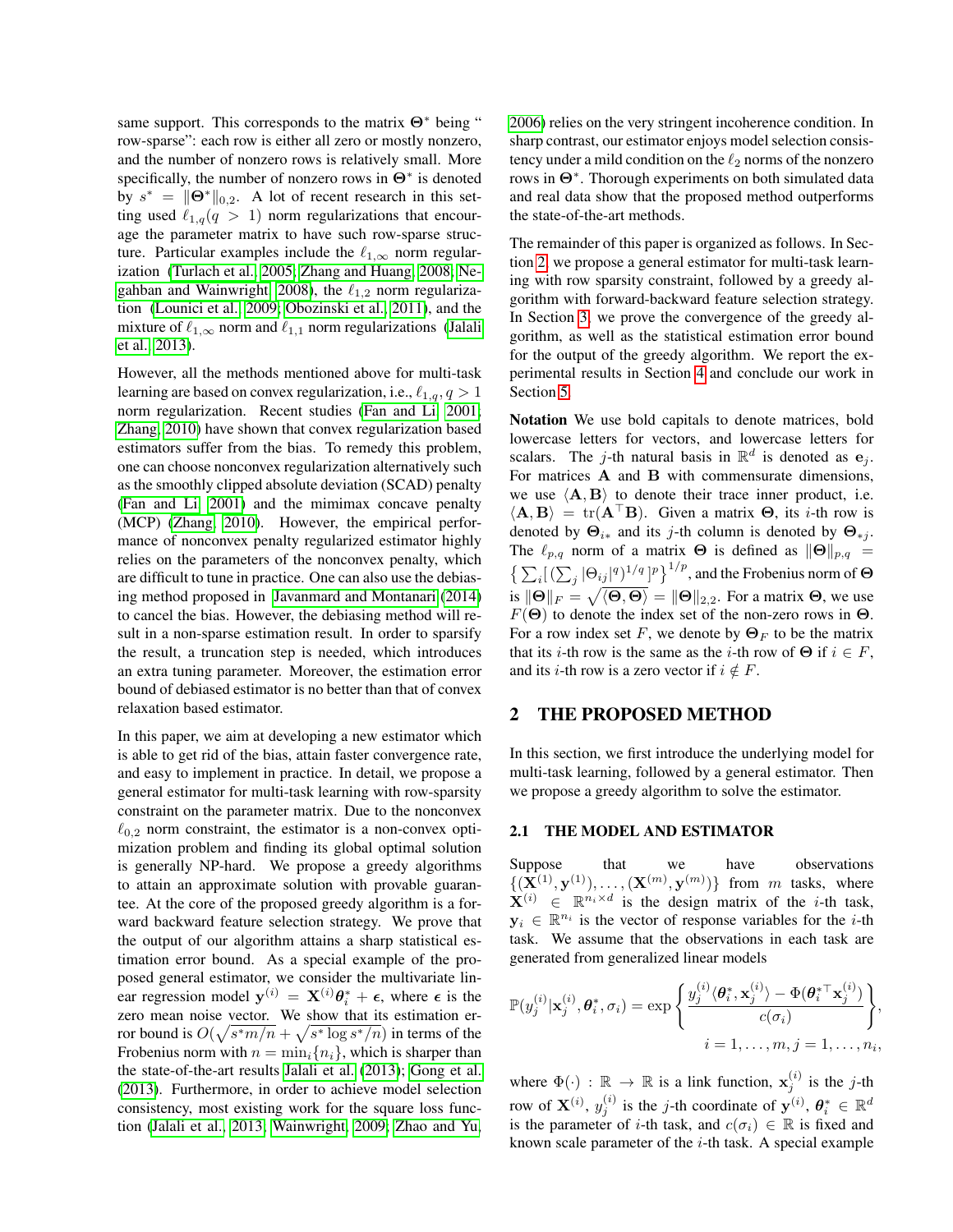of generalized linear model is the linear regression model where the distribution of the response variable conditioned on the covariates is a normal distribution. That is, when  $c(\sigma)$  is chosen as  $\sigma^2$  and  $\Phi(t) = t^2$ . Logistic regression is another special case of the generalized linear model, where  $\Phi(t) = \log(1 + \exp(t)), c(\sigma) = 1$  and  $y_j^{(i)} \in \{0, 1\}.$ 

Our goal is to recover the unknown  $\theta_i^*$ 's given the observations from  $m$  tasks. A general estimator for multi-task learning is based on minimizing the negative log likelihood, under the  $\ell_{0,2}$  constraint on the parameter matrix **Θ**. This gives rise to:

$$
\min_{\boldsymbol{\Theta} \in \mathbb{R}^{d \times m}} \mathcal{L}(\boldsymbol{\Theta}) \quad \text{subject to } \|\boldsymbol{\Theta}\|_{0,2} \le s,
$$
 (2.1)

where  $s$  is a tuning parameter which controls the row sparsity of  $\Theta$ ,  $\mathcal{L}(\Theta)$  is the sum of the negative log likelihood over all the tasks, which is given by

$$
\mathcal{L}(\mathbf{\Theta}) = -\sum_{i=1}^{m} \left[ 1/(2n_i) \sum_{j=1}^{n_i} y_j^{(i)} \mathbf{\Theta}_{*i}^{\top} \mathbf{x}_j^{(i)} + \Phi(\mathbf{\Theta}_{*i}^{\top} \mathbf{x}_j^{(i)}) \right],
$$
\n(2.2)

where  $\Theta_{*i}$  is the *i*-th column of  $\Theta$ . In particular, when  $c(\sigma) = \sigma^2$  and  $\Phi(t) = t^2$ , the negative log likelihood function of the exponential family distribution in [\(2.2\)](#page-2-0) reduces to the square loss function, which is shown as follows:

$$
\mathcal{L}(\mathbf{\Theta}) = \sum_{i=1}^{m} \frac{1}{2n_i} ||\mathbf{y}^{(i)} - \mathbf{X}^{(i)} \mathbf{\Theta}_{*i}||_2^2.
$$
 (2.3)

Note that the square loss function has been used in [Obozin](#page-8-6)[ski et al.](#page-8-6) [\(2006\)](#page-8-6); [Argyriou et al.](#page-8-7) [\(2008\)](#page-8-7); [Negahban and](#page-8-8) [Wainwright](#page-8-8) [\(2008\)](#page-8-8); [Lounici et al.](#page-8-10) [\(2009\)](#page-8-10); [Zhang et al.](#page-9-9) [\(2010\)](#page-9-9) for simplicity.

In addition, the optimization problem in  $(2.1)$  is nonconvex, because the constraint set  $\|\Theta\|_{0,2} \leq s$  is nonconvex. In fact, due to the combinatorial nature of this constraint, finding its global optimal solution is actually NP-hard. In the next subsection, we will propose a greedy algorithm to solve [\(2.1\)](#page-2-1) approximately, yet with provable guarantee.

#### 2.2 THE PROPOSED ALGORITHM

In order to get a good estimation of  $\Theta^*$ , a vital problem is to get the row support of Θ<sup>∗</sup> . In order to get a good estimation of the row support of  $\Theta^*$ , we designed the following algorithm. The formal description of the algorithm is summarized in Algorithm [1.](#page-2-2) In detail, we use the forwardbackward strategy [\(Zhang, 2009\)](#page-9-15) to select the feature set iteratively. In particular, we start from an empty feature set. The proposed algorithm adds the feature that will decrease the loss function most greatly into the current selected feature set in each iteration (The "Forward" strategy). Since the  $\ell_2$  norm of each row of the gradient characterize the decrease rate of the loss function, we use the row with largest

 $\ell_2$  norm which is indexed by  $i^{(t+1)}$  during the forward step (The seventh line of Algorithm [1\)](#page-2-2).After each feature set updating, we also update the coefficients for each feature just as an ordinary regression problem. However, the forward strategy is too greedy because it only permits the entrance of new features but prohibits the deletion of irrelevant features. Hence we introduce the "Backward" mechanism to help the algorithm get rid of the bad local optima. That is, in each iteration, we not only add a new feature but also remove one or more irrelevant features from the feature set. The goodness of a feature is measured by the increase of the loss function when the feature is removed from the feature set. Similarly, the coefficient of each selected features is updated when there is a modification of feature set.

<span id="page-2-1"></span>Algorithm 1 Forward Backward Greedy Algorithm for Multi-Task Learning (MultiFoBa)

<span id="page-2-3"></span><span id="page-2-2"></span><span id="page-2-0"></span>

|     | 1: <b>Require:</b> $\epsilon > 0$                                                                                                                                      |
|-----|------------------------------------------------------------------------------------------------------------------------------------------------------------------------|
|     | 2: Initialize: $\Theta^{(0)} = 0, t = 0, F^{(0)} = \emptyset$                                                                                                          |
|     | 3: while TRUE do                                                                                                                                                       |
| 4:  | if $\ \nabla \mathcal{L}(\Theta^{(t)})\ _{\infty,2} < \epsilon$ then                                                                                                   |
| 5:  | break                                                                                                                                                                  |
|     | $6:$ end if                                                                                                                                                            |
|     | 7: $i^{(t+1)} = \arg\max_{i \notin F^{(t)}}   \nabla \mathcal{L}(\mathbf{\Theta}^{(t)})_i  _2$                                                                         |
|     | 8: $F^{(t+1)} = F^{(t)} \cup \{i^{(t+1)}\}$                                                                                                                            |
|     | 9: $\mathbf{\Theta}^{(t+1)} = \arg\!\min_{\mathbf{\Theta}_{i*} = \mathbf{0}, i \notin F^{(t+1)}} \mathcal{L}(\mathbf{\Theta})$                                         |
|     | 10: $\delta^{(t+1)} = \mathcal{L}(\Theta^{(t)}) - \mathcal{L}(\Theta^{(t+1)})$                                                                                         |
| 11: | $t=t+1$                                                                                                                                                                |
| 12: | while TRUE do                                                                                                                                                          |
| 13: | <b>if</b> $\min_{i \in F^{(t)}} \mathcal{L}(\mathbf{\Theta}^{(t)} - \mathbf{e}_i \mathbf{\Theta}_{i_*}^{(t)}) - \mathcal{L}(\mathbf{\Theta}^{(t)}) \ge \delta^{(t)}/2$ |
|     | then                                                                                                                                                                   |
| 14: | break                                                                                                                                                                  |
| 15: | end if                                                                                                                                                                 |
|     | 16: $i^{(t)} = \operatorname{argmin}_{i \in F^{(t)}} \mathcal{L}(\Theta^{(t)} - e_i \Theta_{i*}^{(t)})$                                                                |
|     | 17: $F^{(t-1)} = F^{(t)} \setminus \{i^{(t)}\}$                                                                                                                        |
|     | 18: $\mathbf{\Theta}^{(t-1)} = \arg\!\min_{\mathbf{\Theta}_{i*} = \mathbf{0}, i \notin F^{(t-1)}} \mathcal{L}(\mathbf{\Theta})$                                        |
| 19: | $t=t-1$                                                                                                                                                                |
| 20: | end while                                                                                                                                                              |
|     | 21: end while                                                                                                                                                          |
|     | 22: Output: $\Theta^{(t)}$                                                                                                                                             |
|     |                                                                                                                                                                        |

Note that we only delete those features which cause an increase of loss function by less than  $\delta^{(t)}/2$ , where  $\delta^{(t)}$  is the decrease of the loss function when the last feature is added. This guarantees that the loss function will not increase when the cardinality of the feature set returns back. And this implies that the algorithm will not stuck in an infinite loop. In contrast to the forward feature selection algorithm, our algorithm employs a backward feature elimination step, which is able to help avoid the local optima. As we will show in the next section, the backward step is essential in achieving the model selection consistency under mild conditions.

We now analyze the time complexity of the algorithm.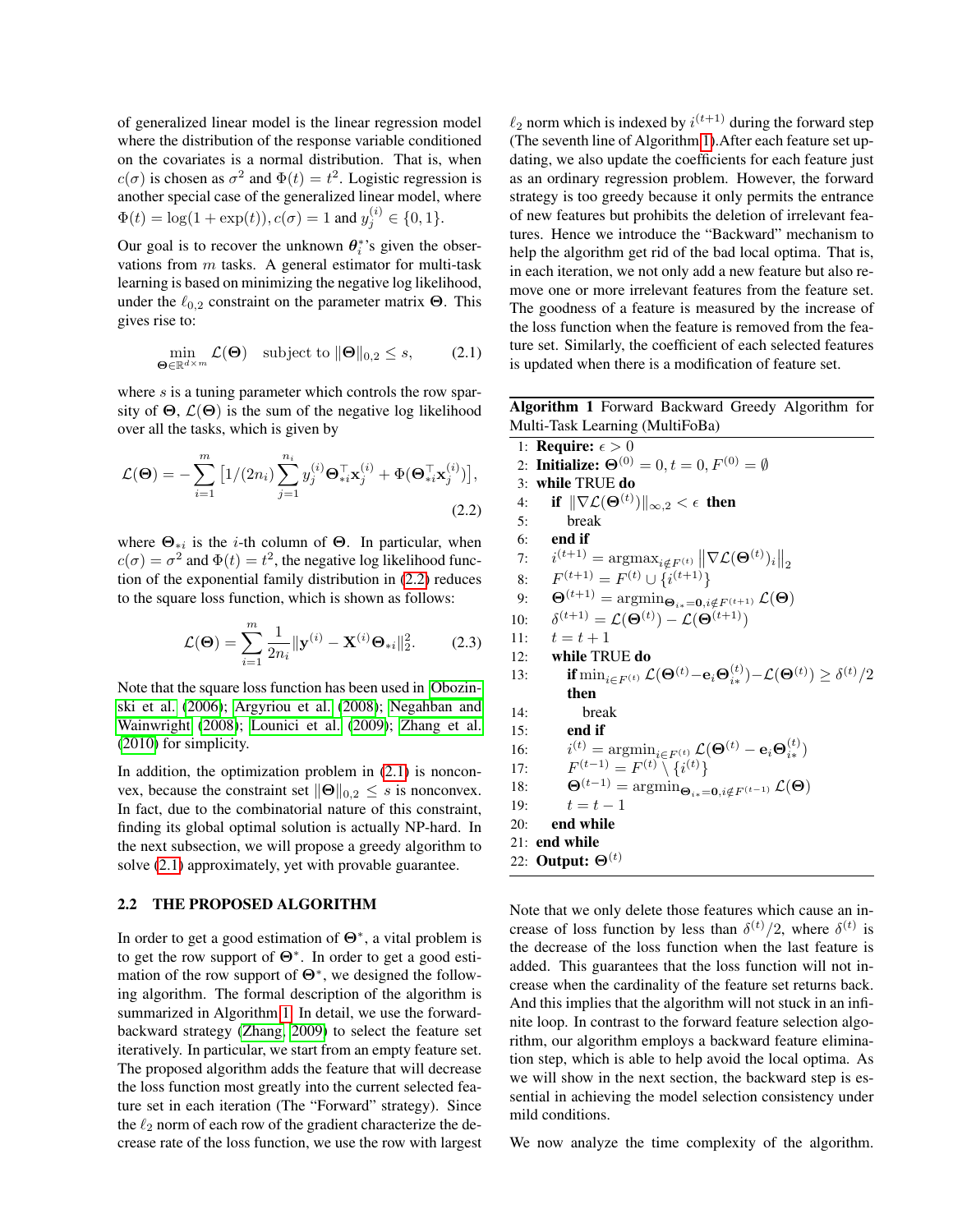The main computational overhead in the "forward" step is the 9-th line in Algorithm [1.](#page-2-2) For square loss, there exist a closed-form solution to the optimization problem in this line. In detail, for the  $i$ -th task, the solution is given by  $\mathbf{\Theta}_{*i}^{(t)}~=~\big(\mathbf{X}_{F^{(t)}}^{(i)\top} \mathbf{X}_{F^{(t)}}^{(i)}$  $(\binom{i}{F^{(t)}})^{-1}$ **X** $(\binom{i}{F^{(t)}}$ **y** $(\binom{i}{t})$ . The time complexity is  $O(|F^{(t)}|^2 \sum_{i=1}^m n_i)$  in the t-th iteration of the loop. Similarly, in the "backward" step, the main workload falls in the 18-th line and the time complexity is also  $O(|F^{(t)}|^2 \sum_{i=1}^m n_i)$ . Since  $|F^{(t)}|$  is much smaller than d, the computational cost is not expensive. Furthermore, we will prove in Section [3](#page-3-0) that Algorithm [1](#page-2-2) will terminate after finite steps. Therefore, the total time complexity of our algorithm is  $O(|F^{(t)}|^2 \sum_{i=1}^m n_i)$  times the number of steps. Overall, Algorithm [1](#page-2-2) is efficient.

#### <span id="page-3-0"></span>3 MAIN THEORETICAL RESULTS

In this section we will analyze the practicability of the algorithm and prove the finite-sample statistical rate of the proposed estimator. The detailed proofs of all the theory are deferred in the supplemental material.

For the ease of statistical analysis, we consider an oracle estimator  $\Theta$ <sup>O</sup> which is obtained by restricting the row support of the estimator onto the row support of the unknown true parameter matrix Θ<sup>∗</sup> . More specifically, let  $F(\Theta) \subset \{1, 2, \ldots, d\}$  denote the index set of nonzero rows of  $\Theta$ . Then  $\Theta$ <sup>o</sup> is the optimal solution to the following problem:

$$
\widehat{\boldsymbol{\Theta}}_O = \underset{\boldsymbol{\Theta} \in \mathbb{R}^{d \times m}}{\operatorname{argmin}} \mathcal{L}(\boldsymbol{\Theta}) \quad \text{subject to } F(\boldsymbol{\Theta}) = F(\boldsymbol{\Theta}^*). \tag{3.1}
$$

Note that  $\widehat{\Theta}_O$  is not a practical estimator but a reference estimator used for theoretical analysis only. To simplify notation, let  $F^* \equiv F(\Theta^*) = F(\widehat{\Theta}_O)$  and  $F^{(t)} \equiv F(\Theta^{(t)})$ . We use  $F_{(1)}^{(t)} - F^*$  to denote the set difference. For the matrix  $\mathbf{\Theta}_{F^{(t)}-F^*}^{(t)} \in \mathbb{R}^{d \times m}$ , its *i*-th row is the same as the *i*-th row of  $\Theta^{(t)}$  if  $i \in F^{(t)} - F^*$ . For  $i \notin F^{(t)} - F^*$ , the *i*th row of  $\mathbf{\Theta}_{F}^{(t)}$  $F^{(t)}_{F^{(t)}-F^*}$  is a zero vector. Note that according to this definition,  $\mathbf{\Theta}_{F}^{(t)}$  $F^{(t)}_{F^{(t)}-F^*}$  is equal to  $[\mathbf{\Theta}^{(t)} - \widehat{\mathbf{\Theta}}_O]_{F^{(t)}-F^*}.$ To concisely characterize the property of  $\mathcal{L}(\Theta)$ , we first introduce the definition of sparse eigenvalues, which is the extension of sparse eigenvalue for sparse regression [\(Zhang, 2009;](#page-9-15) [Jalali et al., 2011;](#page-8-21) [Liu et al., 2013;](#page-8-22) [Rao](#page-9-16)

Definition 3.1 (Sparse Eigenvalues). The smallest and

[et al., 2015\)](#page-9-16). Similar extension has been used in [Gong et al.](#page-8-20)

[\(2013\)](#page-8-20).

largest s-sparse eigenvalues of  $\nabla^2 \mathcal{L}(\Theta)$  are

$$
\rho_{+}(s) = \max_{1 \leq i \leq m} \sup \{ \mathbf{u}^{\top} \nabla_{\theta_{i}}^{2} \mathcal{L}(\Theta) \mathbf{u} : \|\mathbf{u}\|_{0} \leq s, \|\mathbf{u}\|_{2} = 1, \Theta \in \mathbb{R}^{d \times m} \}, \rho_{-}(s) = \min_{1 \leq i \leq m} \inf \{ \mathbf{u}^{\top} \nabla_{\theta_{i}}^{2} \mathcal{L}(\Theta) \mathbf{u} : \|\mathbf{u}\|_{0} \leq s, \|\mathbf{u}\|_{2} = 1, \Theta \in \mathbb{R}^{d \times m} \}.
$$

**Remark 3.2.** The definition of  $\rho$ <sub>−</sub>(·) is highly related to the definition of restricted strong convexity in [Negahban](#page-8-23) [et al.](#page-8-23) [\(2009\)](#page-8-23). Previous studies [\(Zhang et al., 2009;](#page-9-17) [Negah](#page-8-23)[ban et al., 2009\)](#page-8-23) have shown that the assumption  $\rho_-(s) > 0$ can be satisfied for different forms of  $\mathcal{L}(\Theta)$ . This is often referred to as sparse eigenvalue condition. For example, [Zhang et al.](#page-9-17) [\(2009\)](#page-9-17) proved that when the model is a linear regression model and  $\mathcal{L}(\Theta)$  is a square loss,  $\nabla^2_{\theta_i} \mathcal{L}(\Theta)$ satisfies the sparse eigenvalue condition with high probability. Therefore, when we choose square loss in [\(2.3\)](#page-2-3), it is easy to show that  $\rho_-(s) > 0$  holds with high probability analogously. Another example is the generalized linear model. [Negahban et al.](#page-8-23) [\(2009\)](#page-8-23) proved that with high probability the loss function corresponding to generalized linear model satisfies the restricted strong convexity, which also implies that  $\rho_-(s) > 0$ .

Without loss of generality, we make the following assumption on the structure of the loss function  $\mathcal{L}(\Theta)$ .

<span id="page-3-1"></span>Assumption 3.3 (Decomposable Loss Function). The loss function can be decomposed into the sum of loss functions on different tasks. By formulation, we have

$$
\mathcal{L}(\mathbf{\Theta}) = \sum_{i=1}^{m} \ell_i(\mathbf{\Theta}_{*i}),
$$

where  $\ell_i$  is the loss function defined on the *i*-th task.

<span id="page-3-3"></span>Assumption [3.3](#page-3-1) can be verified for many types of loss functions, including the loss functions in [\(2.2\)](#page-2-0) and [\(2.3\)](#page-2-3).

Combining Assumption [3.3](#page-3-1) with the definition of sparse eigenvalues, it is easy to show that

<span id="page-3-2"></span>
$$
\frac{\rho_{-}(s)}{2} \|\mathbf{\Delta}\|_{F}^{2} \leq \mathcal{L}(\mathbf{\Theta} + \mathbf{\Delta}) - \mathcal{L}(\mathbf{\Theta}) - \langle \nabla \mathcal{L}(\mathbf{\Theta}), \mathbf{\Delta} \rangle
$$
  

$$
\leq \frac{\rho_{+}(s)}{2} \|\mathbf{\Delta}\|_{F}^{2}, \quad \text{for all} \quad \|\mathbf{\Delta}\|_{0,2} \leq s.
$$
(3.2)

These two inequalities in [\(3.2\)](#page-3-2) are frequently used in the proof in order to bound the difference between  $\mathcal{L}(\Theta)$  and  $\mathcal{L}(\Theta + \Delta)$ . In fact, it is highly related to the restricted strong convexity and smoothness condition proposed in [Negahban et al.](#page-8-23) [\(2009\)](#page-8-23). The key difference is here the inequality holds in the sparse subspace rather than a cone.

The first question we are going to address is whether and when Algorithm [1](#page-2-2) will terminate. The following theorem guarantees that the proposed algorithm terminates in finite steps.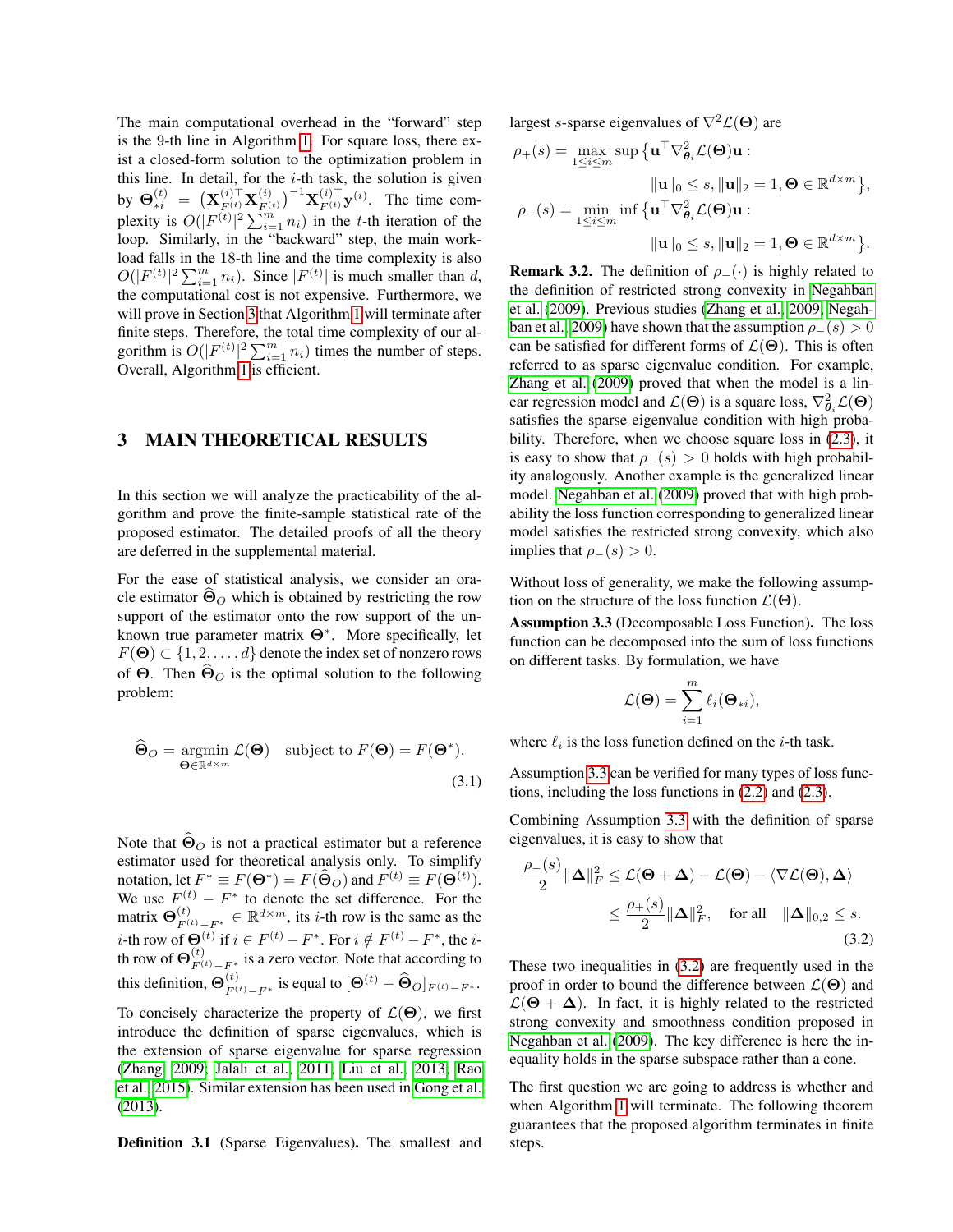**Theorem 3.4.** Suppose that the loss function  $\mathcal{L}(\Theta)$  sat-isfies Assumption [3.3.](#page-3-1) Let  $s$  be any integer satisfying  $\rho_-(s) > 0$  and the following condition:

$$
s \ge (s^* + 1) \left\{ \left[ \left( \sqrt{\frac{\rho_+(s)}{\rho_-(s)}} + 1 \right) \frac{\sqrt{2}\rho_+(1)}{\rho_-(s)} \right]^2 + 1 \right\},\tag{3.3}
$$

and take  $\epsilon > 2$ √  $\mathbb{E}\big\|\nabla \mathcal{L}(\widehat{\boldsymbol{\Theta}}_O)\big\|_{\infty,2}$   $\rho_+(1)/\rho_-(s)$  in Algo-rithm [1.](#page-2-2) Then the algorithm terminates at some  $t \leq s - s^*$ .

Next we will introduce some theoretical results about the estimation error bounds of the output of Algorithm [1.](#page-2-2)

<span id="page-4-1"></span>**Theorem 3.5.** Suppose that the loss function  $\mathcal{L}(\Theta)$  satis-fies Assumption [3.3.](#page-3-1) Let  $s$  be any integer satisfying  $(3.3)$ and  $\rho_-(s) > 0$ . Take

$$
\epsilon > \frac{2\sqrt{2}\rho_+(1)}{\rho_-(s)} \|\nabla \mathcal{L}(\widehat{\Theta}_O)\|_{\infty,2},\tag{3.4}
$$

then the output of Algorithm [1](#page-2-2) satisfies

$$
\left\|\mathbf{\Theta}^{(t)} - \mathbf{\Theta}^*\right\|_F \le \frac{2\sqrt{2}\epsilon}{\rho_-(s)}\sqrt{s_2^*} + \frac{2\sqrt{s^*}}{\rho_-(s^*)}\left\|[\nabla\mathcal{L}(\mathbf{\Theta}^*)]_{F^*}\right\|_{\infty,2},\tag{3.5}
$$

$$
\frac{\rho_{-}(s)^{2}}{8\rho_{+}(1)^{2}}|F^{(t)} - F^{*}| \le |F^{*} - F^{(t)}| \le 2s_{2}^{*},\tag{3.6}
$$

where  $s_2^*$  is defined as

$$
s_2^* := \left| \left\{ i \in F^* - F^{(t)} : \left\| \mathbf{\Theta}_{i*}^* \right\|_2 < 2\sqrt{2}\epsilon/\rho_{-}(s) \right. \\ \left. + \left\| \left[ \widehat{\mathbf{\Theta}}_O - \mathbf{\Theta}^* \right]_{F^*} \right\|_{\infty,2} \right\} \right|.
$$
 (3.7)

Note in Theorem [3.5](#page-4-1) that  $s_2^*$  denotes the number of nonzero rows in  $\Theta^*$  whose  $\ell_2$  norms are small. Those correspond to the rows which are difficult to recover. It is easy to verify that if  $s_2^* = 0$ , we have  $|F^{(t)} - F^*| = |F^* - F^{(t)}| = 0$  by [\(3.6\)](#page-4-2), which implies that  $F^{(t)} = F^*$ .

In the following corollary, we show that if the  $\ell_2$  norms of all the nonzero rows are sufficiently large, i.e.,  $s_2^* = 0$ , we can achieve a sharper estimation error bound, together with model selection consistency.

Corollary 3.6. Under the same conditions as Theorem [3.5,](#page-4-1) if  $s_2^* = 0$ , i.e., the  $\ell_2$  norm of each row of  $\widehat{\Theta}_O$  is sufficiently large, then the estimation error of the output of Algorithm [1](#page-2-2) is bounded by

$$
\left\|\mathbf{\Theta}^{(t)} - \mathbf{\Theta}^*\right\|_F \le \frac{2\sqrt{s^*}}{\rho_-(s^*)} \left\|[\nabla \mathcal{L}(\mathbf{\Theta}^*)]_{F^*}\right\|_{\infty,2},\tag{3.8}
$$

and the model selection consistency can be obtained, i.e.,  $F^{(t)} = F^*$ .

#### 3.1 HIGH PROBABILITY RESULTS FOR SQUARE LOSS

In this subsection, we present the high probability result for a specific example, i.e., the square loss case. Similar high probability results can be proved for the general loss function in [\(2.2\)](#page-2-0) with more involved arguments.

<span id="page-4-0"></span>For the sake of simplicity, we assume that every task has the same number of observations, i.e.,  $n_1 = \ldots = n_m =$  $n.$  Then the square loss function in  $(2.3)$  can be further reduced to

<span id="page-4-4"></span>
$$
\mathcal{L}(\Theta) = \frac{1}{2n} \sum_{i=1}^{m} ||\mathbf{X}^{(i)} \boldsymbol{\theta}_i - \mathbf{y}^{(i)}||_2^2.
$$
 (3.9)

Our analysis can be easily extended to the general square loss in [\(2.3\)](#page-2-3) where different tasks may have different number of observations.

Without loss of generality, we make the following assumption on the design matrices  $X^{(i)}$ 's.

<span id="page-4-3"></span>**Assumption 3.7.** For all columns in  $X^{(i)}$ , we have  $\|\mathbf{X}_{*j}^{(i)}\|_2 \leq \sqrt{n}$ , where  $\mathbf{X}_{*j}^{(i)}$  is the *j*-th column of  $\mathbf{X}^{(i)}$ .

Note that Assumption [3.7](#page-4-3) is often made in the analysis of Lasso estimator [\(Negahban et al., 2009;](#page-8-23) [Zhang et al., 2009\)](#page-9-17).

<span id="page-4-2"></span>The estimation error bound of the output of Algorithm [1](#page-2-2) is shown in the following theorem.

<span id="page-4-5"></span>Theorem 3.8. Under the same conditions as Theorem [3.5,](#page-4-1) when the loss function is the square loss in  $(3.9)$  and satisfies Assumption [3.7,](#page-4-3) we have with probability at least  $1 - 1/d - 2/s^*$  that

$$
\|\mathbf{\Theta}^{(t)} - \mathbf{\Theta}^*\|_F \le \frac{10\rho_+(1)\sigma}{\rho_-^2(s)} \sqrt{\frac{s^*m}{n}} + \frac{16\rho_+(1)\sigma}{\rho_-^2(s)} \sqrt{\frac{s_2^* \log d}{n}}
$$

$$
+ \frac{4\sigma}{\rho_-(s^*)} \sqrt{\frac{s^* \log s^*}{n}}, \qquad (3.10)
$$

where  $s_2^*$  is defined as

$$
s_2^* = \left| \left\{ i \in F^* - F^{(t)} : \left\| \Theta_{i*}^* \right\|_2 \leq \right\}
$$

$$
\frac{9\rho_+(1)\sigma}{\rho^2_-(s)} \left( \sqrt{\frac{m}{n}} + 2\sqrt{\frac{\log d}{n}} \right) \right\} \right|.
$$

Remark 3.9. Theorem [3.5](#page-4-1) suggests that the statistical estimation rate of our algorithm is

$$
O\bigg(\sqrt{\frac{s^*m}{n}} + \sqrt{\frac{s^* \log s^*}{n}} + \sqrt{\frac{s_2^* \log d}{n}}\bigg),
$$

which is sharper than the statistical rate of convex relaxation based methods [\(Lounici et al., 2009;](#page-8-10) [Obozinski et al.,](#page-8-16) [2011\)](#page-8-16), i.e.,  $O(\sqrt{s^*m/n} + \sqrt{s^* \log d/n})$ , since  $s_2^*$  could be much smaller than  $s^*$ , and  $\log s^*$  is much smaller than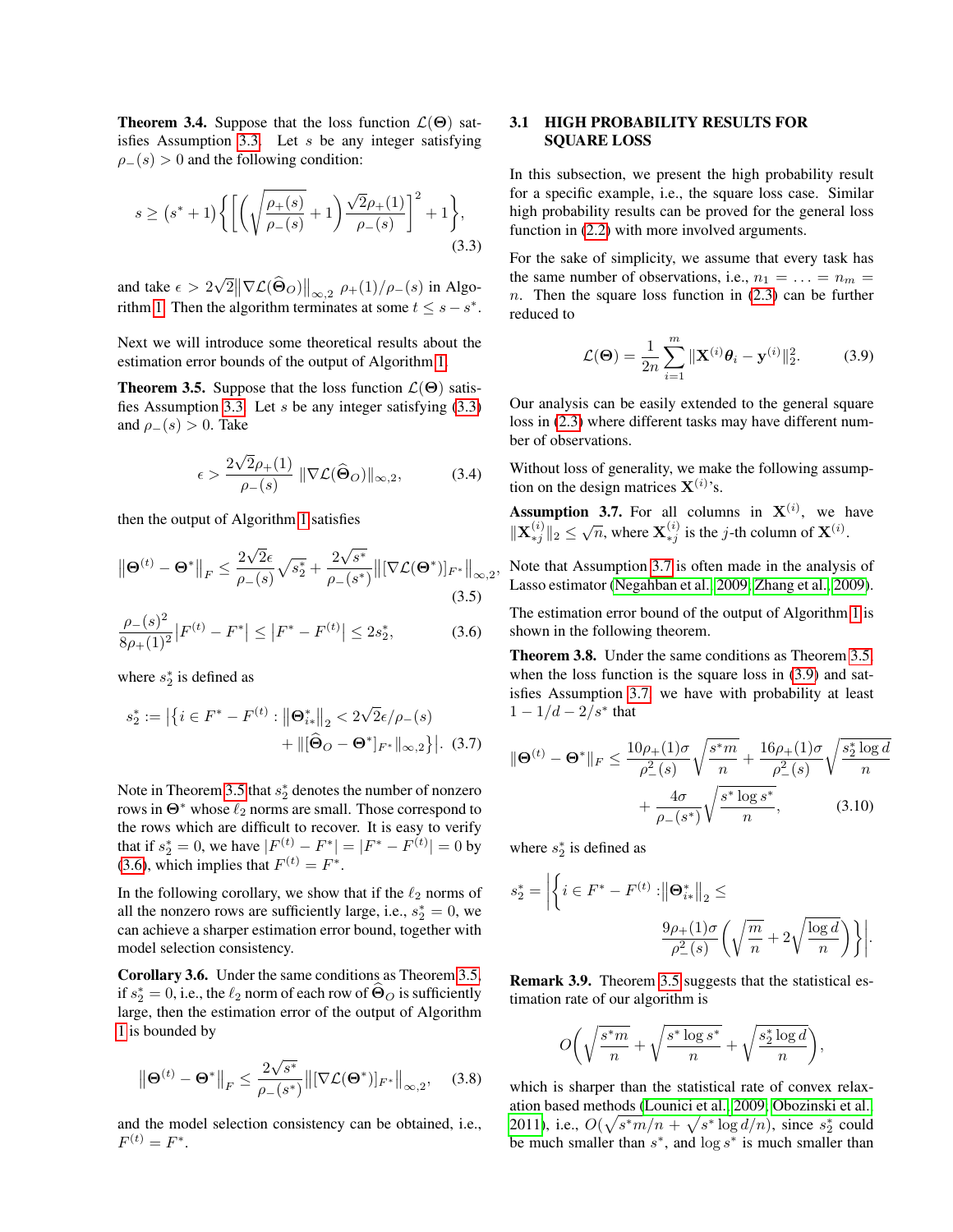$log d$ . From the sample complexity point of view, Theorem [3.5](#page-4-1) implies the sample complexity of our algorithm is  $O(s^*m + s^* \log s^* + s^* \log d)$ . When  $s^* \geq s^*$  is sufficiently smaller than  $s^*$ , our sample complexity is tighter than the existing best sample complexity for group sparse signal recovery [\(Baraniuk et al., 2010;](#page-8-24) [Rao et al., 2012\)](#page-9-18), i.e.,  $O(s^* \log d + s^*m).$ 

<span id="page-5-1"></span>Corollary 3.10. Under the same conditions as Theorem [3.8,](#page-4-5) when  $s_2^* = 0$ , we have with probability at least  $1 - 1/d - 2/s^*$  that

$$
\|\Theta^{(t)} - \Theta^*\|_F \le \frac{10\rho_+(1)\sigma}{\rho_-^2(s)} \sqrt{\frac{s^*m}{n}} + \frac{4\sigma}{\rho_-(s^*)} \sqrt{\frac{s^* \log s^*}{n}},
$$

and the model selection consistency can be obtained with probability at least  $1 - 1/d - 2/s^*$ , i.e.,  $F^{(t)} = F^*$ .

Remark 3.11. From Corollary [3.10,](#page-5-1) we know that our algorithm can get a even faster convergence rate in terms of Frobenius norm as follows

$$
O\bigg(\sqrt{\frac{s^*m}{n}} + \sqrt{\frac{s^* \log s^*}{n}}\bigg). \tag{3.11}
$$

In addition, the sufficient condition for our algorithm to achieve model selection consistency is as follows

$$
\|\mathbf{\Theta}_{i\ast}^*\|_2 \gtrsim \sqrt{\frac{m}{n}} + \sqrt{\frac{\log d}{n}} \quad \text{for all} \quad i \in F^* - F^{(t)},\tag{3.12}
$$

which is implied by  $s_2^* = 0$ . In other words, we need all non-zero rows of  $\Theta^*$  in the row index set  $F^* - F^{(t)}$  are big enough in terms of  $\ell_2$  norm. This thanks to the  $\ell_{0,2}$  constraint on the parameter matrix, which does not introduce bias when the nonzero rows of the parameter matrix are of large magnitude in terms of  $\ell_2$  norm. In fact, our analysis can be directly applied to the original forward backward algorithm in [Zhang](#page-9-15) [\(2009\)](#page-9-15), and delivers a sharper bound for single task sparse regression. This can be seen as a byproduct of our technical contribution.

Remark 3.12. One may be curious that why our bound in [\(3.11\)](#page-5-2) beats the minimax lower bound for group sparse re-covery [Lounici et al.](#page-8-11) [\(2011\)](#page-8-11). Note that when  $s_2^* = 0$ , our algorithm fully recovers the support of  $\Theta^*$ , and our estimator is identical to the multivariate regression estimator that is restricted on the true support  $F^*$  of the parameter matrix. In this case, our estimator reduces to a multivariate regression in the classical regime rather than in the high dimensional regime, i.e., the oracle estimator in [\(3.1\)](#page-3-3). Therefore, the minimax lower bound that characterizes the information theoretic limit is no longer the one in the high dimensional regime [Lounici et al.](#page-8-11) [\(2011\)](#page-8-11), but the one for the multivariate regression in the classical regime, i.e.,  $O(\sqrt{s^*m/n})$ . As we can see, the upper bound in [\(3.11\)](#page-5-2) achieved by our algorithm matches the minimax lower bound of multivariate regression in the classical regime up to  $\log(s^*)$ . This is one of our major contributions in this paper and what we referred to as "faster rate".

Remark 3.13. It is interesting to compare our result in Corollary [3.10](#page-5-1) with the main result in [Gong et al.](#page-8-20) [\(2013\)](#page-8-20). [Gong et al.](#page-8-20) [\(2013\)](#page-8-20) proposed multi-stage multi-task learning method and proved an estimation error bound as follows

<span id="page-5-3"></span>
$$
\|\mathbf{\Theta}^{(t)} - \mathbf{\Theta}^*\|_F \lesssim \sqrt{\frac{s^*m}{n}} + \sqrt{\frac{m\log d}{n}}.\tag{3.13}
$$

The sufficient condition for their method to achieve model selection consistency is

<span id="page-5-5"></span>
$$
\|\Theta_{i*}^*\|_2 \gtrsim \sqrt{\frac{m(\log d + \log m)}{n}} \quad \text{for all} \quad i \in F^*.
$$
\n(3.14)

By comparing  $(3.11)$  with  $(3.13)$ , it is clear that our estimator attains a much shaper estimation error bound than [Gong](#page-8-20) [et al.](#page-8-20) [\(2013\)](#page-8-20).

<span id="page-5-2"></span>Furthermore, by comparing [\(3.12\)](#page-5-4) with [\(3.14\)](#page-5-5), we can see that the sufficient condition of model selection consistency for our algorithm is much milder than their method. In detail, our sufficient condition only takes into account those dimensions that fall in  $F^* - F^{(t)}$  rather than the whole  $F^*$ . Moreover, the magnitude condition in [\(3.12\)](#page-5-4) is also in a much smaller order than [\(3.14\)](#page-5-5). This clearly demonstrates that the sufficient condition of the model selection consistency for our algorithm is substantially milder than [Gong](#page-8-20) [et al.](#page-8-20) [\(2013\)](#page-8-20).

### <span id="page-5-4"></span><span id="page-5-0"></span>4 EXPERIMENTS

In this section, we conduct extensive empirical study on both synthetic and real-world datasets, to verify the effectiveness of the proposed method.

#### 4.1 COMPARED ALGORITHMS

We present the empirical study by comparing the results of the following algorithms: Lasso: we apply Lasso [\(Tib](#page-9-19)[shirani, 1996\)](#page-9-19) to each task individually; FoBa: a forward backward algorithm for sparse regression [\(Zhang,](#page-9-15) [2009\)](#page-9-15). Similar to Lasso, we apply FoBa to each task individually; L1,2: multi-task feature learning based on  $\ell_{2,1}$ -norm regularization [\(Liu et al., 2009\)](#page-8-9); MSMTFL: the Multi-Stage Multi-Task learning method proposed by [Gong et al.](#page-8-20) [\(2013\)](#page-8-20); DirtyMTL: a dirty statistical model based multi-task learning algorithm with regularizer  $\lambda_1 \|\mathbf{P}\|_{1,1} + \lambda_2 \|\mathbf{Q}\|_{1,\infty}$  ( $\Theta = \mathbf{P} + \mathbf{Q}$ ) [\(Jalali et al.,](#page-8-17) [2013\)](#page-8-17); rRMTL: a robust multi-task learning algorithm employing  $\lambda_1 \|\mathbf{P}\|_{2,1} + \lambda_2 \|\mathbf{Q}^\top\|_{2,1}$  as the regularizer ( $\Theta =$  $P + Q$ ) [\(Gong et al., 2012\)](#page-8-15); MultiFoBa: This is our proposed algorithm, which employs the forward-backward strategy to select features under feature set cardinality constraint. We implement the proposed algorithm by MAT-LAB. For other algorithms, we use the implementation in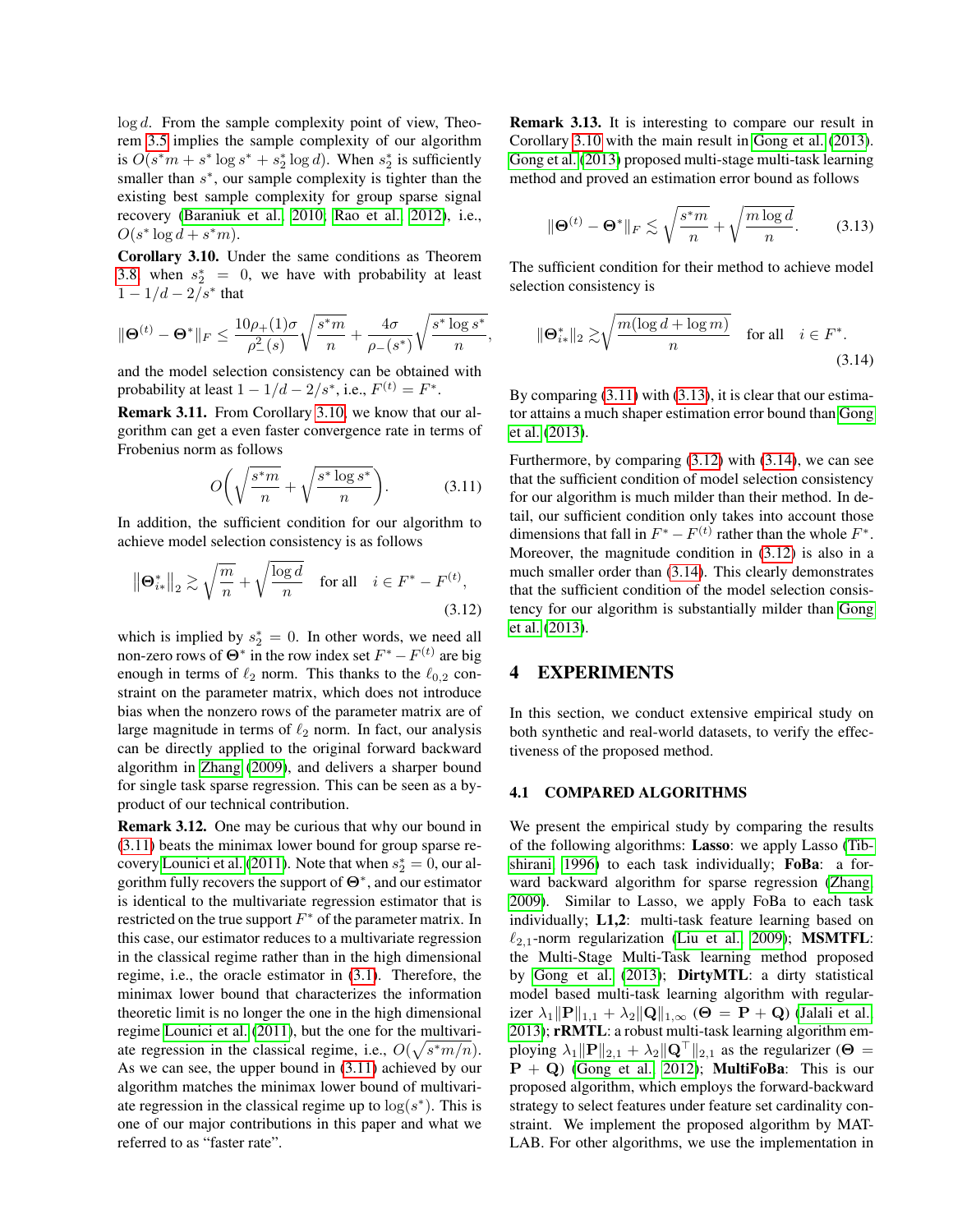|  |  |  | Table 1: The estimation error in terms of Frobenius norm of different algorithms on synthetic datasets. |
|--|--|--|---------------------------------------------------------------------------------------------------------|
|  |  |  |                                                                                                         |

<span id="page-6-1"></span>

|           | Lasso                                                                                                                      | FoBa                                                                                              | L1.2 | MSMTFL DirtyMTL rMTFL | MultiFoBa |
|-----------|----------------------------------------------------------------------------------------------------------------------------|---------------------------------------------------------------------------------------------------|------|-----------------------|-----------|
| Dataset 1 |                                                                                                                            | $7.61 + 0.38$ $5.79 + 0.39$ $1.59 + 0.10$ $1.80 + 0.09$ $6.30 + 0.19$ $1.89 + 0.46$ $0.72 + 0.09$ |      |                       |           |
|           | Dataset 2 11.14 $\pm$ 0.84 7.45 $\pm$ 0.85 2.25 $\pm$ 0.17 2.77 $\pm$ 0.12 8.11 $\pm$ 0.75 5.22 $\pm$ 1.39 1.04 $\pm$ 0.09 |                                                                                                   |      |                       |           |
|           | Dataset 3 11.35 + 0.59 9.27 + 0.59 3.12 + 0.49 3.36 + 0.21 8.56 + 0.74 6.29 + 1.01 1.66 + 0.17                             |                                                                                                   |      |                       |           |

Table 2: The  $F_1$  scores of support recovery of different algorithms on synthetic datasets.

<span id="page-6-2"></span>

|           | Lasso                   | FoBa                                                                                          | L1.2 | MSMTFL DirtyMTL                                             | rMTFL                                                                   | MultiFoBa     |
|-----------|-------------------------|-----------------------------------------------------------------------------------------------|------|-------------------------------------------------------------|-------------------------------------------------------------------------|---------------|
| Dataset 1 | $0.99 + 0.01$           |                                                                                               |      | $1.00+0.00$ $1.00+0.00$ $1.00+0.00$ $0.98+0.02$ $0.93+0.07$ |                                                                         | $1.00 + 0.00$ |
|           | Dataset 2 $0.60 + 0.11$ |                                                                                               |      |                                                             | $1.00+0.00$ $0.98+0.02$ $0.99+0.01$ $0.86+0.11$ $1.00+0.00$ $1.00+0.00$ |               |
|           |                         | Dataset 3 $0.54+0.11$ $0.80+0.00$ $0.82+0.17$ $0.96+0.04$ $0.76+0.08$ $0.84+0.04$ $0.95+0.02$ |      |                                                             |                                                                         |               |

the software package MALSAR<sup>[1](#page-6-0)</sup> In the experiments, the quadratic loss function in [\(3.9\)](#page-4-4) is employed for all the compared algorithms. For MSMTFL, we use the capped- $\ell_1$  regularizer. Note that the proposed algorithm has only one parameter  $\epsilon$ , which controls the termination of the algorithm.

#### 4.2 SYNTHETIC DATA

The synthetic data are generated by setting the number of tasks as  $m$ , where each task has  $n$  samples and of dimensionality d. Each sample is drawn from a multivariate normal distribution  $N(0, I)$  where I is a  $d \times d$  identity matrix. Then we normalize all columns of each data matrix  $\mathbf{X}^{(i)} \in \mathbb{R}^{n \times d}$  to length one. Each entry of the underlying parameter matrix  $\Theta^*$  is sampled i.i.d. from the uniform distribution over the interval  $[-10, 10]$ . To simulate sparsity, we randomly set  $d - s^*$  rows of  $\Theta^*$  to zero vectors. The response vector is generated by  $y^{(i)} = X^{(i)}\theta_i^* + \epsilon^{(i)}$ , where each entry of  $\epsilon^{(i)}$  is drawn i.i.d. from the normal distribution  $N(0, \sigma_i^2)$ . We choose  $\sigma_i = 0.1$  for all *i*. In detail, we generate two synthetic datasets as follows. The parameter settings are  $d = 256, m = 10, s^* = 5, n = 100$  for "Dataset 1"; and  $d = 512, m = 10, s^* = 10, n = 100$  for "Dataset 2". In addition, we generate a more challenging synthetic dataset ("Dataset 3") to test the support recovery ability of different algorithms when there are nonzero rows with small  $\ell_2$  norm in  $\Theta^*$ . "Dataset 3" is generated differently. Firstly, we generate a  $d \times m$  matrix in which each element is sampled i.i.d. from the uniform distribution in the interval  $[-10, 10]$ . Then we randomly set  $d - s^*$  rows as zero vectors. Among the other  $s^*$  nonzero rows, we randomly select  $s_w^*$  rows and divide each element in these rows by 20 to simulate the small norm. Other procedures of the data generation are the same as "Dataset 1" and "Dataset 2". We set  $d = 512, m = 10, n = 100, s^* = 15, s_w^* = 5$ for "Dataset 3".

All algorithms in the comparative study are employed to es-

timate  $\hat{\Theta}$  given  $X^{(i)}$ 's and  $y^{(i)}$ 's. Since all the algorithms have one or several parameters, we tune the parameters by 5-fold cross validation on each synthetic data. The estimation error of the parameter matrix in terms of Frobenius norm  $\|\Theta^{(t)} - \Theta^*\|_F$  is reported in Table [1.](#page-6-1)

In order to evaluate the support recovery results of different algorithms, we use  $F_1$  score defined as follows

$$
F_1 = \frac{2 \cdot \text{precision} \cdot \text{recall}}{\text{precision} + \text{recall}},
$$

where precision =  $|\text{supp}(\Theta^*) \cap \text{supp}(\widehat{\Theta})| / |\text{supp}(\widehat{\Theta})|$  and  $\text{recall} = |\text{supp}(\mathbf{\Theta}^*) \cap \text{supp}(\mathbf{\Theta})| / |\text{supp}(\mathbf{\Theta}^*)|$ . Note that for some algorithms (such as Dirty and rMTFL) they not only output the estimator  $\Theta$ , but also output two intermediate estimators  $\hat{P}$  and  $\hat{Q}$ , where  $\hat{\Theta} = \hat{P} + \hat{Q}$ . By empirical study, we found that the estimator  $\hat{P}$  is more suitable for support recovery than the estimator  $\widehat{\Theta}$  (i.e.,  $\widehat{P}$  achieves higher  $F_1$  score than  $\widehat{\Theta}$ ), because in these algorithms  $\widehat{P}$  is a sparse or row-sparse matrix. Hence for Dirty and rMTFL algorithms, we use  $P$  to evaluate the feature selection (i.e., support recovery) performance. The  $F_1$  score of support recovery is reported in Table [2.](#page-6-2)

From Tables [1](#page-6-1) and [2,](#page-6-2) it can be seen that when all nonzero rows are with large  $\ell_2$  norms (Dataset 1 and 2), our algorithm can exactly recover the supports of  $\Theta^*$  and attain a small estimation error. While some other algorithms can also recover most supports (with a high  $F_1$  score), they suffer from larger estimation error than ours. This is reasonable because our algorithm employs the support cardinality constraint, which is unbiased when the supports are recovered correctly. In contrast, many other algorithms employ some kinds of convex penalties, which lead to biased estimators. In order to recover the support correctly, they have to use a large penalty parameter  $\lambda$ , which makes the estimators more biased.

When there are nonzero rows with small  $\ell_2$  norm (Dataset 3), our algorithm can still recover the support of  $\Theta^*$  with high accuracy. This is consistent with our theory. In con-

<span id="page-6-0"></span><sup>1</sup><https://github.com/jiayuzhou/MALSAR>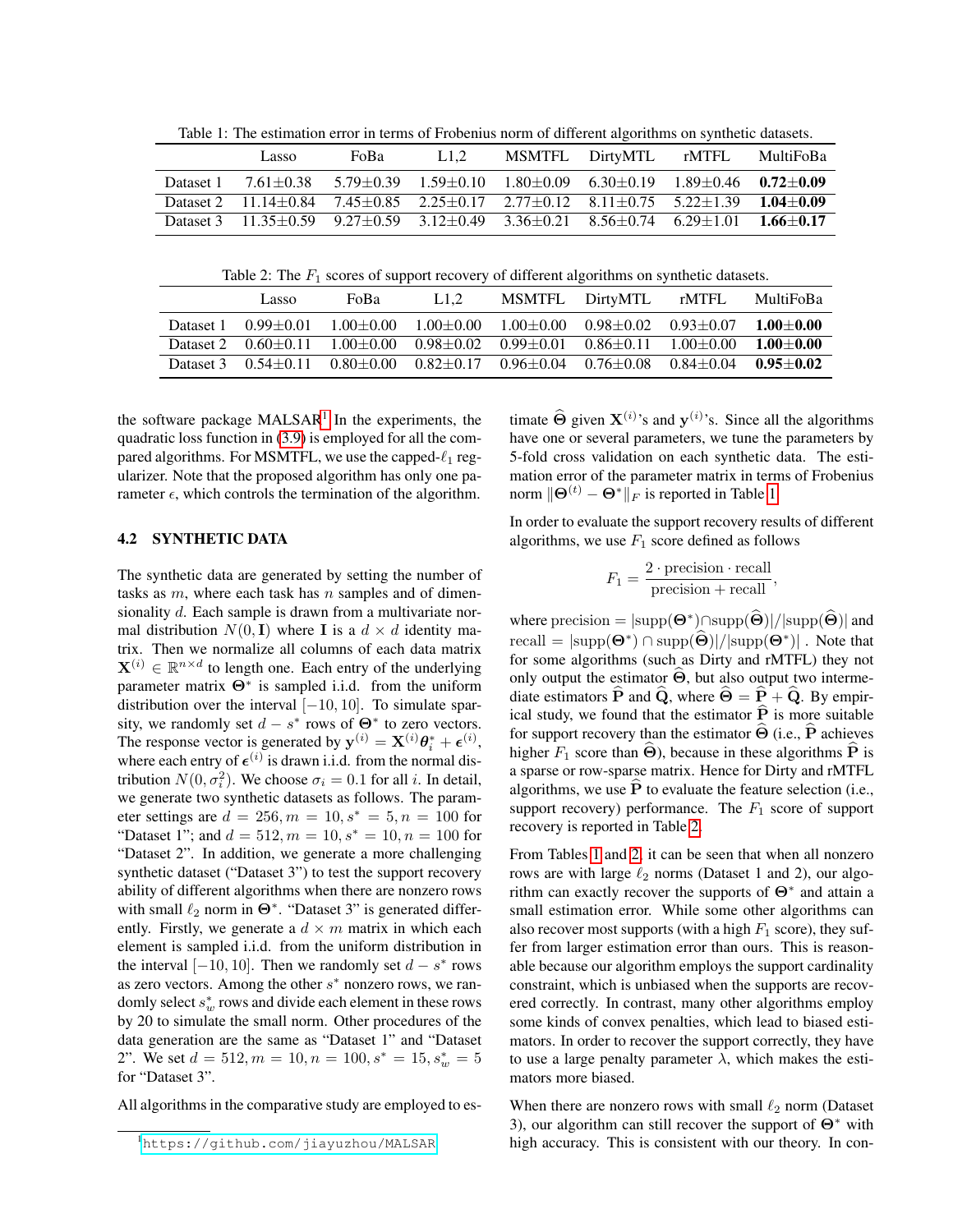Table 3: The nMSE of different algorithms on school dataset.

<span id="page-7-4"></span>

|     | Lasso           | FoBa            | L1.2            | MSMTFL          | DirtyMTL        | rMTFL                           | MultiFoBa |
|-----|-----------------|-----------------|-----------------|-----------------|-----------------|---------------------------------|-----------|
| 20% | $0.903 + 0.012$ | $0.832 + 0.009$ | $0.924 + 0.022$ | $0.804 + 0.009$ | $0.803 + 0.009$ | $0.802 + 0.010$ $0.762 + 0.022$ |           |
| 30% | $0.859 + 0.014$ | $0.766 + 0.013$ | $0.911 + 0.043$ | $0.765 + 0.009$ | $0.749 + 0.009$ | $0.750 + 0.008$ $0.727 + 0.027$ |           |

| Table 4: The nMSE of different algorithms on SARCOS dataset. |  |  |  |  |  |  |  |  |  |  |
|--------------------------------------------------------------|--|--|--|--|--|--|--|--|--|--|
|--------------------------------------------------------------|--|--|--|--|--|--|--|--|--|--|

<span id="page-7-5"></span>

|      | Lasso           | FoBa            | L1.2            | <b>MSMTFL</b>   | DirtyMTL        | rMTFL           | MultiFoBa       |
|------|-----------------|-----------------|-----------------|-----------------|-----------------|-----------------|-----------------|
| 50   | $0.093 + 0.035$ | $0.083 + 0.012$ | $0.073 + 0.012$ | $0.077 + 0.011$ | $0.082 + 0.037$ | $0.072 + 0.010$ | $0.067 + 0.010$ |
| 100  | $0.075 + 0.013$ | $0.055 + 0.006$ | $0.055 + 0.010$ | $0.053 + 0.005$ | $0.071 + 0.038$ | $0.050 + 0.005$ | $0.045 + 0.003$ |
| . 50 | $0.068 + 0.034$ | $0.051 + 0.005$ | $0.049 + 0.006$ | $0.047 + 0.002$ | $0.063 + 0.037$ | $0.044 + 0.002$ | $0.040 + 0.001$ |

trast, the other algorithms achieve even worse recovery results when nonzero rows with small  $\ell_2$  norms exist.

#### 4.3 REAL DATA

We use the School data<sup>[2](#page-7-2)</sup> and the SARCOS data<sup>[3](#page-7-3)</sup> to verify the effectiveness of the proposed algorithm on real datasets.

The School dataset consists of information of students from 139 secondary schools, as well as their exam scores. Each student is described by their 27 attributes, such as gender and ethnic group. The student exam score predicting problem can be cast as a multi-task regression problem: each school is considered as a task, each task as different number of data points, the attributes of students are input variables and their scores are responses. We randomly choose 20% and 30% samples from each task to form the training set and the rest samples as the test set. We tune the parameters of all the algorithms by 5-fold cross validation on the training data. We use the normalized Mean Square Error (nMSE), i.e., the mean squared error divided by the variance of ground-truth output, to measure the performance of all algorithms. Experiment results averaged over 20 repetitions are reported in Table [3.](#page-7-4)

The SARCOS data is collected for an inverse dynamic prediction problem for a anthropomorphic arm with 7 degrees of freedom. The data contains the training part and the testing part. The training part consists of 44,484 samples and the testing part 4,449 samples. Each sample is described by 21 attributes such as joint positions and velocities. There are also 7 responses attached to each sample, representing 7 torques. Our goal is predicting the responses based on the attributes. This problem can be casted as a multi-task regression problem, where the prediction of each response is regarded as a task, and all tasks share the same design matrix. We randomly choose 50, 100 and 150 samples from the training data of the original dataset to form 3 training

sets and accordingly select 2000 samples from the testing data of the original dataset to form 3 testing sets. The experiment results averaged over 20 repetitions are summarized in Table [4.](#page-7-5)

From both Table [3](#page-7-4) and Table [4,](#page-7-5) we can observe that the proposed algorithm outperforms the other algorithms greatly under different training/test splits on both datasets. This is due to the unbiased property of our estimator under mild conditions, as well as the faster statistical rate of our proposed estimator.

#### <span id="page-7-1"></span>5 CONCLUSIONS AND FUTURE WORK

In this paper, we proposed a general estimator for multitask learning with row sparsity constraint on the parameter matrix. In order to solve it, we develop a forward backward greedy algorithm, whose output attains a sharper estimation error bound than many state-of-the-art multi-task learning methods. Moreover, the output of the proposed greedy algorithm enjoys model selection consistency under a mild condition. Thorough experiments on both synthetic and real-world data back up our theory.

We notice that the  $\ell_{0,2}$  constrained nonconvex optimization problem in [\(2.1\)](#page-2-1) can be potentially solved by the extensions of iterative hard thresholding [\(Jain et al., 2014\)](#page-8-25) and Frank-Wolfe algorithms [\(Jaggi, 2013;](#page-8-26) [Lacoste-Julien and Jaggi,](#page-8-27) [2013\)](#page-8-27). We will investigate these algorithms in the future.

## Acknowledgements

We would like to thank the anonymous reviewers for their helpful comments. Research was sponsored by Quanquan Gu's startup funding at Department of Systems and Information Engineering, University of Virginia.

## References

<span id="page-7-0"></span>ANDO, R. K. and ZHANG, T. (2005). A framework for learning predictive structures from multiple tasks and

<span id="page-7-3"></span><span id="page-7-2"></span><sup>2</sup>[http://ttic.uchicago.edu/˜argyriou/code/](http://ttic.uchicago.edu/~argyriou/code/) <sup>3</sup>[http://www.gaussianprocess.org/gpml/](http://www.gaussianprocess.org/gpml/data/) [data/](http://www.gaussianprocess.org/gpml/data/)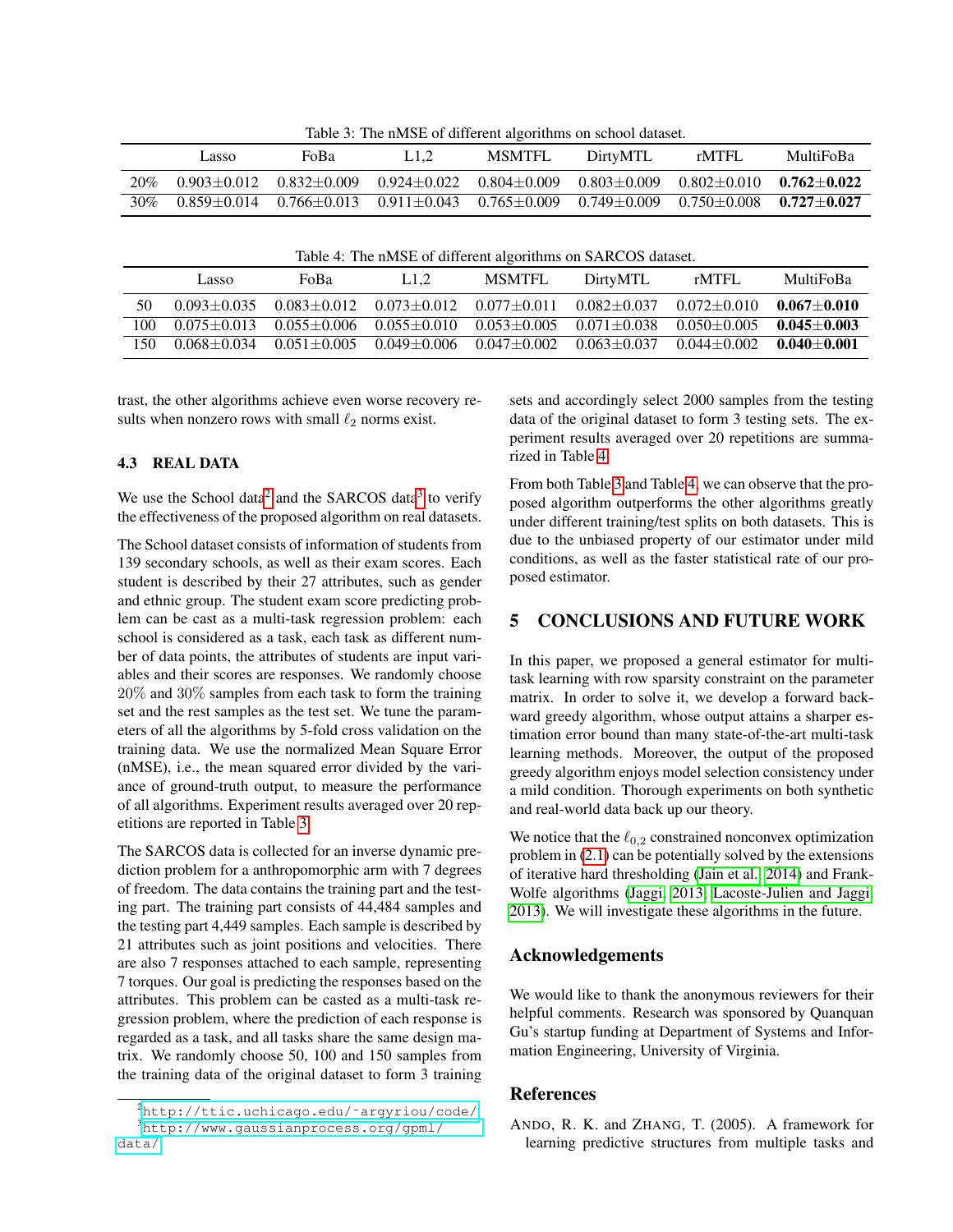unlabeled data. *The Journal of Machine Learning Research* 6 1817–1853.

- <span id="page-8-7"></span>ARGYRIOU, A., EVGENIOU, T. and PONTIL, M. (2008). Convex multi-task feature learning. *Machine Learning* 73 243–272.
- <span id="page-8-2"></span>BAKKER, B. and HESKES, T. (2003). Task clustering and gating for bayesian multitask learning. *The Journal of Machine Learning Research* 4 83–99.
- <span id="page-8-24"></span>BARANIUK, R. G., CEVHER, V., DUARTE, M. F. and HEGDE, C. (2010). Model-based compressive sensing. *Information Theory, IEEE Transactions on* 56 1982– 2001.
- <span id="page-8-1"></span>BAXTER, J. (2000). A model of inductive bias learning. *J. Artif. Intell. Res.(JAIR)* 12 149–198.
- BOUCHERON, S., LUGOSI, G. and MASSART, P. (2013). *Concentration inequalities: A nonasymptotic theory of independence*. OUP Oxford.
- <span id="page-8-0"></span>CARUANA, R. (1997). Multitask learning. *Machine learning* 28 41–75.
- <span id="page-8-4"></span>EVGENIOU, T. and PONTIL, M. (2004). Regularized multi–task learning. In *Proceedings of the tenth ACM SIGKDD international conference on Knowledge discovery and data mining*. ACM.
- <span id="page-8-18"></span>FAN, J. and LI, R. (2001). Variable selection via nonconcave penalized likelihood and its oracle properties. *Journal of the American statistical Association* 96 1348– 1360.
- <span id="page-8-15"></span>GONG, P., YE, J. and ZHANG, C. (2012). Robust multitask feature learning. In *Proceedings of the 18th ACM SIGKDD international conference on Knowledge discovery and data mining*. ACM.
- <span id="page-8-20"></span>GONG, P., YE, J. and ZHANG, C. (2013). Multi-stage multi-task feature learning. *The Journal of Machine Learning Research* 14 2979–3010.
- <span id="page-8-5"></span>HAN, L. and ZHANG, Y. (2015). Learning multi-level task groups in multi-task learning .
- <span id="page-8-12"></span>JACOB, L., VERT, J.-P. and BACH, F. R. (2009). Clustered multi-task learning: A convex formulation. In *Advances in neural information processing systems*.
- <span id="page-8-26"></span>JAGGI, M. (2013). Revisiting frank-wolfe: Projection-free sparse convex optimization. In *Proceedings of the 30th International Conference on Machine Learning (ICML-13)*.
- <span id="page-8-25"></span>JAIN, P., TEWARI, A. and KAR, P. (2014). On iterative hard thresholding methods for high-dimensional mestimation. In *Advances in Neural Information Processing Systems*.
- <span id="page-8-21"></span>JALALI, A., JOHNSON, C. C. and RAVIKUMAR, P. K. (2011). On learning discrete graphical models using greedy methods. In *Advances in Neural Information Processing Systems*.
- <span id="page-8-17"></span>JALALI, A., RAVIKUMAR, P. and SANGHAVI, S. (2013). A dirty model for multiple sparse regression. *Information Theory, IEEE Transactions on* 59 7947–7968.
- <span id="page-8-19"></span>JAVANMARD, A. and MONTANARI, A. (2014). Confidence intervals and hypothesis testing for highdimensional regression. *The Journal of Machine Learning Research* 15 2869–2909.
- <span id="page-8-14"></span>KANG, Z., GRAUMAN, K. and SHA, F. (2011). Learning with whom to share in multi-task feature learning. In *Proceedings of the 28th International Conference on Machine Learning (ICML-11)*.
- <span id="page-8-13"></span>KIM, S. and XING, E. P. (2010). Tree-guided group lasso for multi-task regression with structured sparsity .
- <span id="page-8-27"></span>LACOSTE-JULIEN, S. and JAGGI, M. (2013). An affine invariant linear convergence analysis for frank-wolfe algorithms. *arXiv preprint arXiv:1312.7864* .
- <span id="page-8-3"></span>LAWRENCE, N. D. and PLATT, J. C. (2004). Learning to learn with the informative vector machine. In *Proceedings of the twenty-first international conference on Machine learning*. ACM.
- <span id="page-8-22"></span>LIU, J., FUJIMAKI, R. and YE, J. (2013). Forwardbackward greedy algorithms for general convex smooth functions over a cardinality constraint. *arXiv preprint arXiv:1401.0086* .
- <span id="page-8-9"></span>LIU, J., JI, S. and YE, J. (2009). Multi-task feature learning via efficient l 2, 1-norm minimization. In *Proceedings of the twenty-fifth conference on uncertainty in artificial intelligence*. AUAI Press.
- <span id="page-8-10"></span>LOUNICI, K., PONTIL, M., TSYBAKOV, A. B. and VAN DE GEER, S. (2009). Taking advantage of sparsity in multi-task learning. *arXiv preprint arXiv:0903.1468* .
- <span id="page-8-11"></span>LOUNICI, K., PONTIL, M., VAN DE GEER, S. and TSY-BAKOV, A. B. (2011). Oracle inequalities and optimal inference under group sparsity. *The Annals of Statistics* 2164–2204.
- <span id="page-8-8"></span>NEGAHBAN, S. and WAINWRIGHT, M. J. (2008). Joint support recovery under high-dimensional scaling: Benefits and perils of l1,-regularization. *Advances in Neural Information Processing Systems* 21 1161–1168.
- <span id="page-8-23"></span>NEGAHBAN, S., YU, B., WAINWRIGHT, M. J. and RAVIKUMAR, P. K. (2009). A unified framework for high-dimensional analysis of m-estimators with decomposable regularizers. In *Advances in Neural Information Processing Systems*.
- NESTEROV, Y. (2004). *Introductory lectures on convex optimization*, vol. 87. Springer Science & Business Media.
- <span id="page-8-6"></span>OBOZINSKI, G., TASKAR, B. and JORDAN, M. (2006). Multi-task feature selection. *Statistics Department, UC Berkeley, Tech. Rep* .
- <span id="page-8-16"></span>OBOZINSKI, G., WAINWRIGHT, M. J. and JORDAN, M. I. (2011). Support union recovery in high-dimensional multivariate regression. *The Annals of Statistics* 1–47.